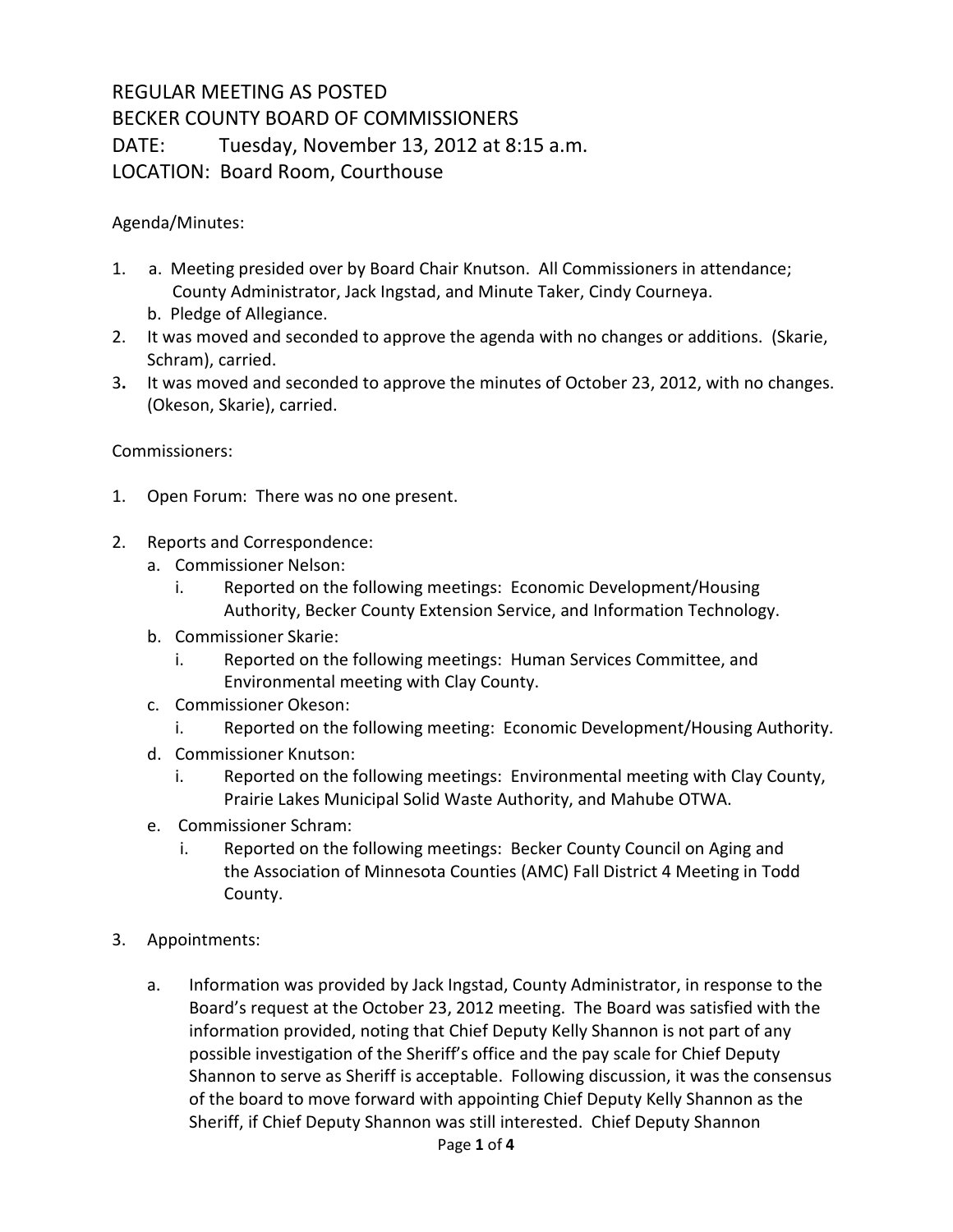reiterated to the Board that he has no plans to run for Sheriff in two years and expressed his interest and commitment to serve as Sheriff for the remainder of the term. It was moved and seconded to appoint Chief Deputy Kelly Shannon as the Sheriff for Becker County, to fulfill the remainder of the Sheriff's term, and to approve the pay scale at D-63, Step 9, with a salary of \$87,245, retroactive to when Chief Deputy Shannon assumed the role of Sheriff on October 31, 2012. (Nelson, Skarie), carried.

- b. It was moved and seconded to approve any commissioner's attendance at the AMC Environment and Natural Resources Policy meeting on Friday, November 16, 2012 at the Stearns County Service Center in Waite Park, with payment of \$30 for registration and lunch. (Nelson, Schram), carried. Commissioners Schram and Nelson are planning to attend.
- c. It was noted that AMC was notified with an updated list of designated voting delegates from Becker County to include: Steve Skoog, Environmental Services Director; Commissioners Knutson, Schram, Nelson, Skarie, and Okeson; Brad Wentz, Highway Engineer; and Jack Ingstad, County Administrator.
- d. The Cormorant Lakes Watershed District has two manager positions expiring December 31, 2012. The positions have been advertised and the Board will be considering these appointments at the Board meeting on Tuesday, November 27, 2012.
- e. Commissioner Schram requested and the commissioners agreed to participate in providing a gift to be used as a door prize at the AMC Annual Conference on December 3-4, 2012 in St. Cloud, noting that this is an opportunity to showcase the County as well.
- f. It was moved and seconded to approve the renewal of the Civil Commitment Agreement with Kitzmann Law Office, effective January 1, 2013 through December 31, 2013, with no increase in cost at \$1,450 per month. (Schram, Skarie), carried. It was noted that the County Attorney's office has reviewed the agreement and recommends moving forward with approving the agreement.
- 2. Licenses and Permits: There were none.

Finance Committee: Ryan Tangen presented:

- 1. The Proposed Civil Commitment Agreement with Kitzmann Law Office was approved earlier in the meeting.
- 2. It was moved and seconded to approve the Regular Claims, Over-90 Day Claims, and Auditor's Warrants (Tuesday Bills):
	- a. Over 90-Day Claims:
		- i. Larry Knutson, in the amount of \$1,149.60.
		- ii. Lakeland Mental Health Center in the amount of \$1,040.50 due to not receiving these charges until after alternate payment requests were exhausted.
		- iii. Minnesota Counties Intergovernmental Trust in the amount of \$123.00 due to misplaced statements.
		- iv. Reliable Printing Solutions in the amount of \$87.96 due to misplaced statements or not receiving them.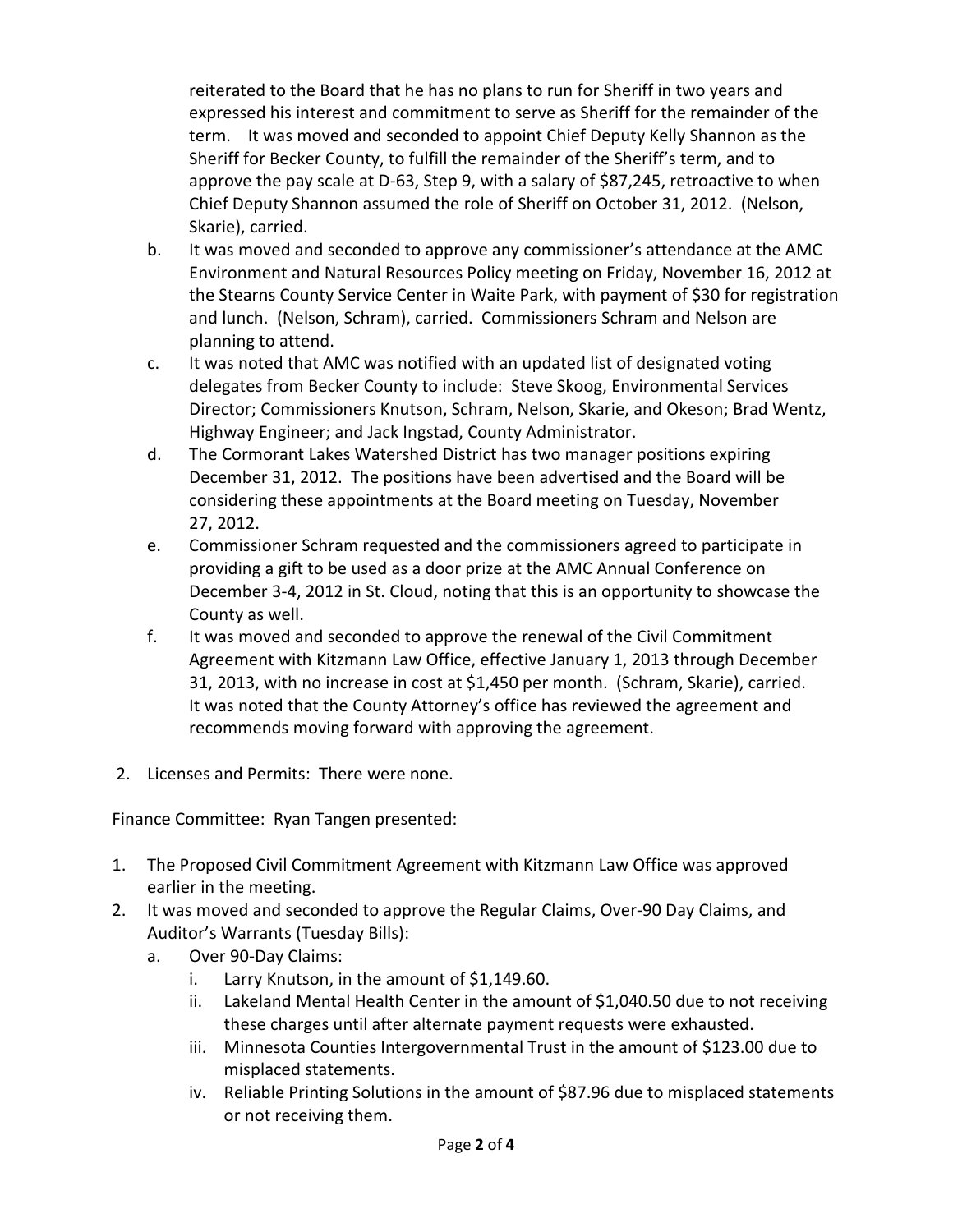- v. Northland Portable Welding in the amount of \$1,143.00 due to discussions regarding charges.
- b. Auditor's Warrants (Tuesday Bills):
	- i. 10/17/12 in the amount of \$52,722.03
	- ii. 10/23/12 in the amount of \$185,559.55
	- iii. 10/31/12 in the amount of \$3,713,626.67
	- iv. 11/07/12 in the amount of \$1,877,617.54

(Nelson, Skarie), carried.

- 2. It was moved and seconded to approve the lower interest rate on the loan for the Sunnyside Care Center, down from 5% to 3%. (Nelson, Schram), carried.
- 3. It was moved and seconded to approve the Sunnyside Care Center and Becker County Jail Contract Agreement amendment, specifically "Term & Cost" in paragraph one (1) and to continue with a one-year contract, effective November 1, 2012 through October 31, 2013, with a contract price of \$39,996 for the contract year, reflecting a 3% increase, with billing monthly at the rate of \$3,333 per month. (Skarie, Okeson), carried.

Assessor: Steve Carlson presented:

- 1. It was moved and seconded to approve the abatements for:
	- a. PIN #17.0263.002 in Lake Eunice Township for the amount of \$290.00 due to a fire destroyed the home in February 2012;
	- b. PIN #37.0043.001 in Wolf Lake Township for the amount of \$32.00 due a fire destroyed the home in July 2012. (Schram, Okeson), carried.

Environmental Services: Steve Skoog presented:

- 1. Jack Wiedewitsch, spoke on behalf of Archie Wiedewitsch, owner of STS Trucking, in reference to his Solid Waste Hauling Contract bid. Discussion followed and it was the consensus of the Board to move forward with acceptance of a bid today. It was moved and seconded to award a three-year Solid Waste Hauling Contract to Baer of Lake Park, Inc., with a bid of 2.53 per mile to the Fargo Landfill and \$2.30 per mile to the Perham Resource Recovery Facility. (Nelson, Skarie), carried.
- 2. It was moved and seconded to approve a Public Hearing with Intent to Enact a Solid Waste Ordinance be held on Tuesday, December 11, 2012 at 11:00 a.m., in the Board Room of the Courthouse, and to advertise for the hearing. (Okeson, Schram), carried.

Human Services: Nancy Nelson presented:

- 1. It was moved and seconded to remove Community Health: Home Visiting Program presentation from the Human Services portion of the agenda. (Schram, Skarie), carried.
- 2. It was moved and seconded to approve the one-year agreements/contracts with Stellher Human Services, Inc., Mahube Community Council, Inc., Gay Harris Adult Foster Care, and Local Public Health Act Funding Assurances and Agreements for 2013. (Schram, Skarie), carried.